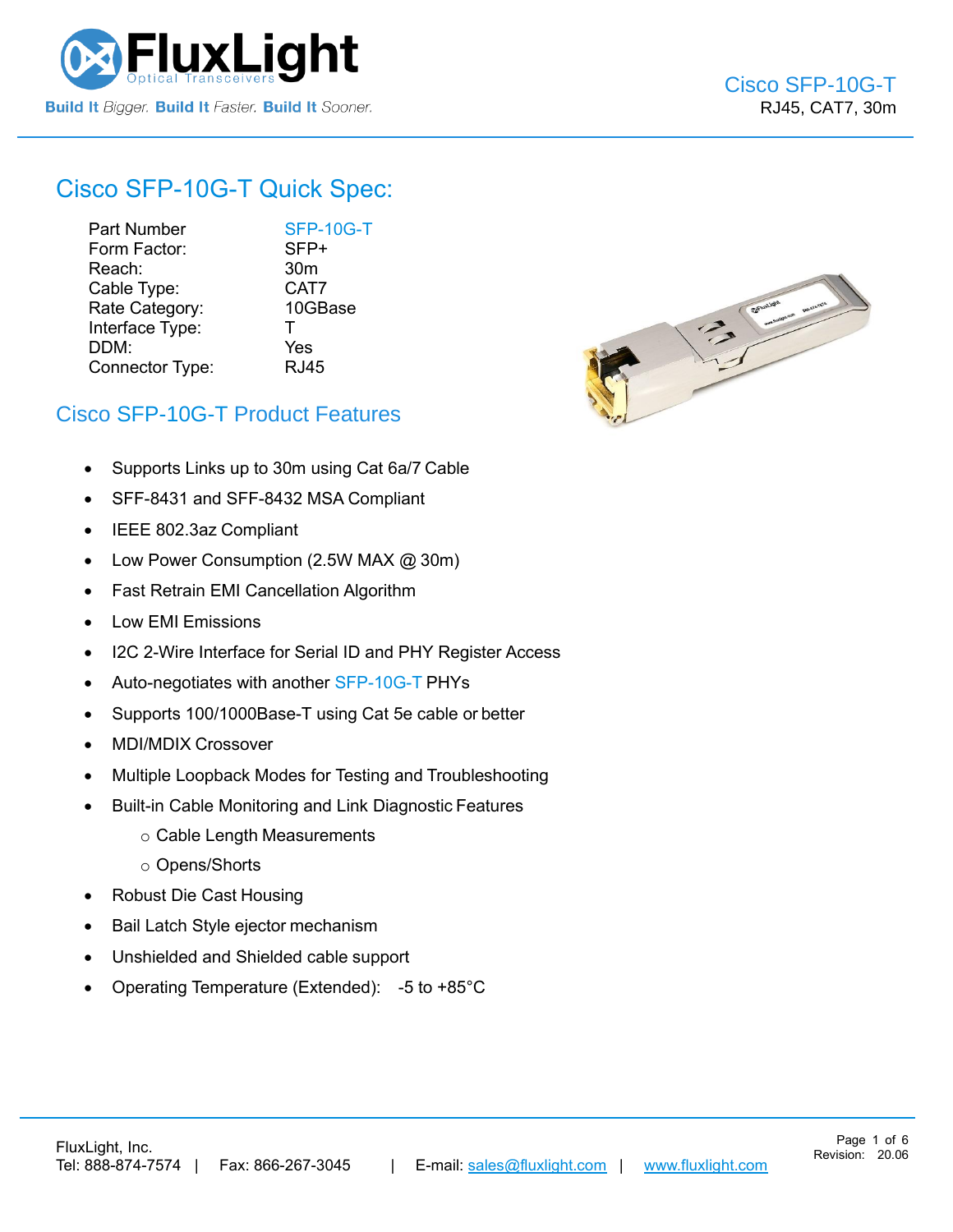

# Cisco [SFP-10G-T](https://www.fluxlight.com/sfp-10g-t/) Electrical PIN Definitions

| <b>PIN</b>     | Logic    | <b>Symbol</b>   | <b>Name/Description</b>                                 | <b>Plug</b><br><b>Sequence</b> | <b>Note</b>  |
|----------------|----------|-----------------|---------------------------------------------------------|--------------------------------|--------------|
| $\mathbf{1}$   |          | VeeT            | <b>Transmitter Ground</b>                               | $\mathbf{1}$                   | $\mathbf 1$  |
| $\overline{2}$ | LVTTL-O  | Tx_Fault        | <b>Transmitter Fault</b>                                | 3                              |              |
| 3              | LVTTL-I  | Tx_Disable      | <b>Transmitter Disable</b>                              | 3                              |              |
| 4              | LVTT-I/O | <b>SDA</b>      | 2-wire Serial Interface Data Line                       | $\mathbf{3}$                   |              |
| 5              | LVTT-I/O | SCL             | 2-Wire Serial Interface Clock                           | 3                              |              |
| 6              |          | Mod_ABS         | Module Absent, connect to VeeT or<br>VeeR in the module | 3                              |              |
| $\overline{7}$ | LVTTL-I  | RS <sub>0</sub> | Rate Select 0                                           | 3                              |              |
| 8              | LVTTL-O  | Rx-LOS          | Receiver Loss of Signal Indication                      | 3                              |              |
| 9              | LVTTL-I  | RS <sub>1</sub> | Rate Select 1                                           | $\mathbf{3}$                   |              |
| 10             |          | VeeR            | Receiver Ground                                         | $\mathbf{1}$                   | $\mathbf 1$  |
| 11             |          | VeeR            | Receiver Ground                                         | $\mathbf{1}$                   | $\mathbf{1}$ |
| 12             | CML-O    | RD-             | Receiver Inverted Data Output                           | 3                              |              |
| 13             | CML-O    | $RD+$           | Receiver Non-Inverted Data Output                       | 3                              |              |
| 14             |          | VeeR            | <b>Receiver Ground</b>                                  | $\mathbf{1}$                   | $\mathbf{1}$ |
| 15             |          | <b>VccR</b>     | Receiver 3.3V Supply                                    | $\overline{2}$                 |              |
| 16             |          | VccT            | Transmitter 3.3V Supply                                 | $\overline{2}$                 |              |
| 17             |          | VeeTTD+         | <b>Transmitter Ground</b>                               | $\mathbf{1}$                   | $\mathbf{1}$ |
| 18             | CML-I    | $TD+$           | Receiver Inverted Data Output                           | 3                              |              |
| 19             | CML-I    | TD-             | Transmitter Inverted Data Input                         | 3                              |              |
| 20             |          | VeeT            | Module Transmitter Ground                               | $\mathbf 1$                    | 1            |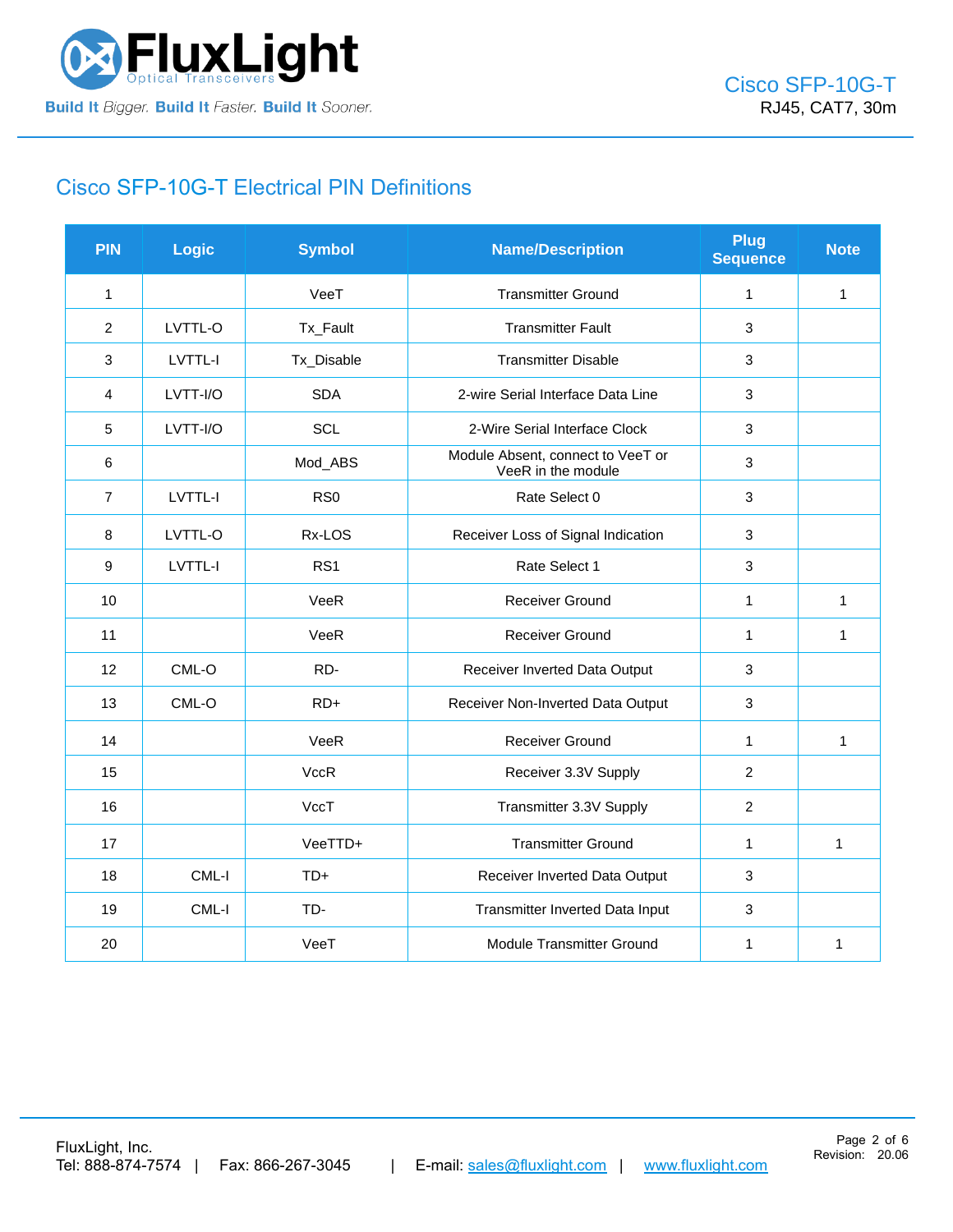

### Cisco [SFP-10G-T](https://www.fluxlight.com/sfp-10g-t/) Latch Requirements

The SFP transceiver latch should be mechanically robust and designed to prevent unintentional unlatching during insertion or extraction of the transceiver cable. The transceiver is designed with a "Bail type ejector latch mechanism" that allows the SFP module to be easily released from the cage, when the adjacent SFP ports in both rows are also populated and regardless of whether the SFP module is placed in the lower or upper row. The latch shall also pass the "wiggle" RJ45 connector stress test.

| <b>Measurement</b>                           | Min | <b>Max</b> | <b>Units</b>   | <b>Comments</b>                                                                                       |
|----------------------------------------------|-----|------------|----------------|-------------------------------------------------------------------------------------------------------|
| SFP transceiver insertion                    | N/A | 18         | <b>Newtons</b> | Measure without the force from any cage kick-out springs.<br>Module to be inserted into nominal cage. |
| SFP transceiver extraction                   | N/A | 12.5       | <b>Newtons</b> | Measure without the force from any cage kick-out springs.<br>Module to be inserted into nominal cage. |
| SFP transceiver retention                    | 90  | 170        | <b>Newtons</b> | No functional damage to module below 90N.                                                             |
| Insertion/removal cycles, SFP<br>transceiver | 50  | N/A        | Cycles         | No functional damage to module, cage or connector.                                                    |

# Absolute Maximum Operating Conditions

| <b>Parameter</b>                 | <b>Symbol</b> | <b>Min</b> | <b>Max</b> | <b>Units</b> | <b>Notes</b> |
|----------------------------------|---------------|------------|------------|--------------|--------------|
| Storage temperature              | Ts            | $-40$      | 85         | °C           |              |
| Case operating temp (Extended)   | Tc            | -5         | 85         | °C           |              |
| Relative humidity                | <b>RH</b>     | 5          | 95         | %            |              |
| Supply voltage (3.3V)            | Vcc           |            | 3.6        | <b>VDC</b>   |              |
| Low speed input voltage          |               | $-0.5$     | $Vcc+0.3$  | V            |              |
| Two-wire interface input voltage |               | $-0.3$     | $Vcc+0.5$  | V            |              |

## Recommended Operating Conditions

| <b>Parameter</b>            | <b>Symbol</b> | Min   | Tvp | <b>Max</b> | Units | <b>Notes</b> |
|-----------------------------|---------------|-------|-----|------------|-------|--------------|
| Supply voltage (3.3V)       | Vcc           | 3.135 | 3.3 | 3.465      | VDC.  |              |
| Power (30m @ 25 °C ambient) |               |       | 2.3 | 2.5        | W     |              |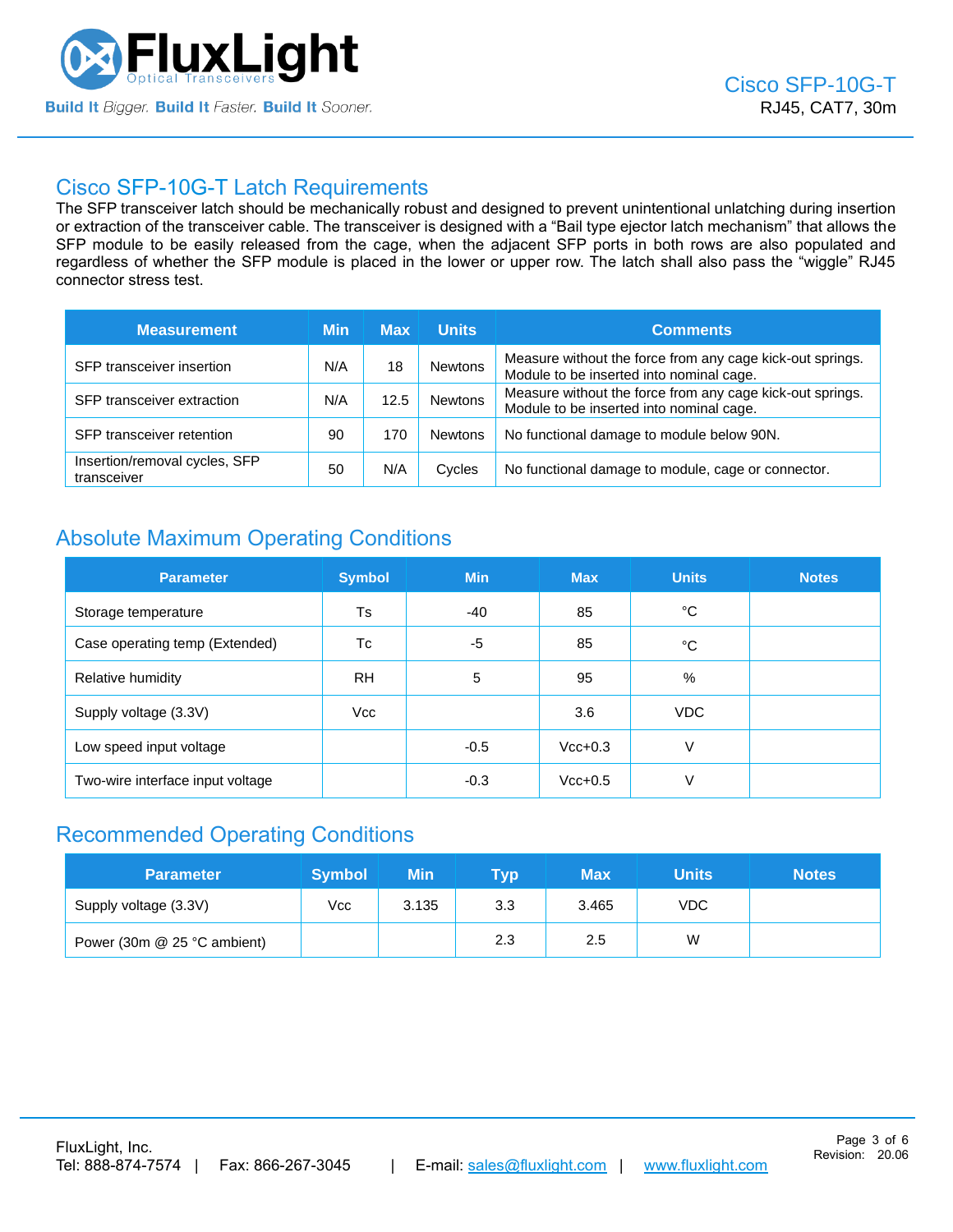

### REGULATORY REQUIREMENTS

The SFP transceiver installed into the host system requires meeting compliance requirements listed in this paragraph. In order to achieve this, the module must be evaluated in considering its use in the equipment designs. Unless otherwise specified, the transceiver module shall meet the current version, at the time of manufacturing, of the applicable EMI/EMC specifications for telecommunication network and information technology/multimedia equipment.

## RADIATED EMISSION (RE)

10.0 KHz – 18.0 GHz is recommended frequency range for radiated emission testing. The 10G Base-T CuSFP transceiver shall meet the applicable FCC Part 15 emission requirements.

10G Base-T CuSFP transceiver minimum emission requirements are:

• Class B radiated emission requirements by using shielded cables at least 4dB margin.

## ELECTROSTATIC DISCHARGE (ESD)

In addition, the CuSFP module or host platform shall not show susceptibility to conducted immunity when applied to the interface cable per the requirements of IEC 6100-4-2:

- Contact ESD only to the accessible portions of the module (i.e. front panel connector receptacle). 8 kV Air Discharge and 4 kV – Contact discharge.
- Criteria B (see paragraph 6.7 for Criteria's definition) should be used as a measurable effect from ESD applied (25 discharges by polarity – both air/contact) to the system used with CuSFP modules

# TRAFFIC GENERATION AND SUSCEPTIBILITY CRITERIA

### TRAFFIC GENERATION AND MONITORING.

A minimum 50% utilization will should be established for preliminary investigation when possible, with final evaluation being performed with a worst-case utilization.

#### SUSCEPTIBILITY CRITERIA

The disturbances will be applied to the system as a whole. Data losses will be reported according to the following performance criteria.

#### PERFORMANCE CRITERIA A

During the test and after the test, system with Cu SFP module shall continue to operate:

- Without degradation resulting in no greater than 1% of packets per second dropped,
- With zero requests for retry, beyond requests resulting from the 1% per second allowable data loss
- With no degradation in the data transmission rate, beyond requests resulting from the 1% per second allowable data loss
- Without protocol failure
- Without loss of link
- Without alarm signaling triggered.

### *Monitoring Method*

The Traffic Generator will be monitored. The link, speed, retry rates, etc. during the test will be reviewed by equipment status logs after the test, and monitored by LED observation during the test.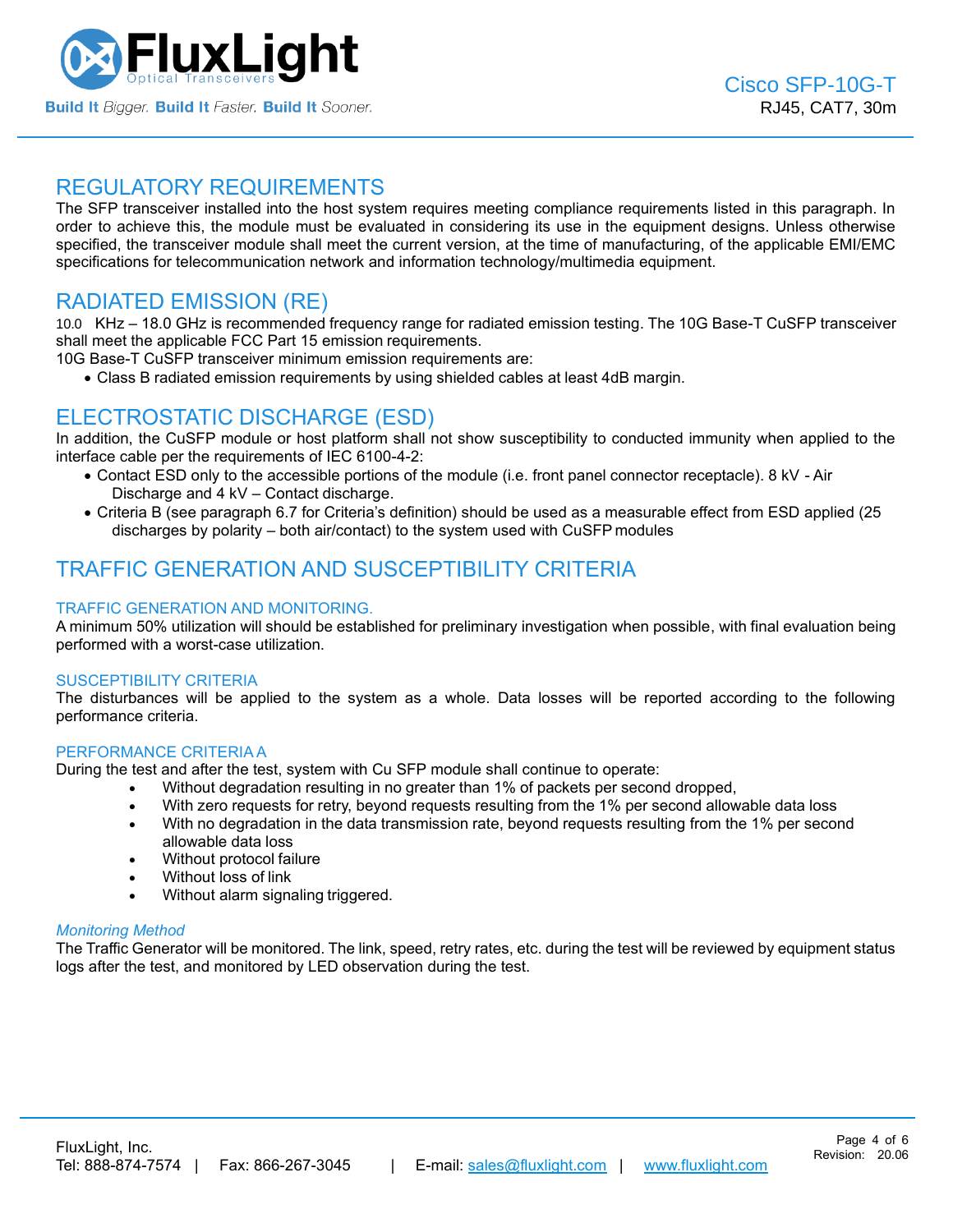

#### PERFORMANCE CRITERIA B

Error rate, request for retry and speed of data transmission rate may be degraded during the application of the test. Degradation of the performance as described in criteria A is permitted provided that the normal operation of the EUT is selfrecoverable to the condition immediately before the application of the test. In these cases, operator response is not permitted to re-initiate an operation.

#### *Monitoring Method*

The Traffic Generator will be monitored. The link, speed, retry rates, etc. during the test will be reviewed by equipment status logs after the test, and monitored by LED observation during the test.

#### PERFORMANCE CRITERIA C

Degradation of the performance as described in criteria A is permitted provided that the normal operation of the EUT is selfrecoverable to the condition immediately before the application of the test or can be restored after the test by the operator.

#### *Monitoring Method:*

The Traffic Generator will be monitored. The link, speed, retry rates, etc. during the test will be reviewed by equipment status logs after the test, and monitored by LED observation during the test.

#### FLAMMABILITY

The PCB of the SFP module shall be min. V-0 UL flame rated. Applicable standards: UL/CSA 60950 and IEC 60950.

### ENVIRONMENTAL AND QUALITY REQUIREMENTS

#### ACCELERATED AGING

The SFP+ transceiver module shall be subjected to an accelerated aging test that exposes the module to 85C case temperature while being powered at 3.3V for 2000 hours.

#### *Failure criteria*

The product is considered to have failed this test if any of the following occurred:

- 1. Failure of test unit to perform ping or traffic test.
- 2. Excessive corrosion of components.

#### RELATIVE HUMIDITY (NON-OPERATIONAL)

The SFP+ transceiver module shall be subjected to the temperature and humidity profile as per MIL STD 202G Method 103B,

#### *Test description*

The module shall be subjected to the temperature and humidity profile of 85C/85% RH for 1000 hours. The product shall be non- operational during this entire period.

#### *Failure criteria*

The product is considered to have failed this test if any of the following occurred:

- 1. Failure of test unit to perform ping or traffic test.
- 2. Excessive corrosion of components.